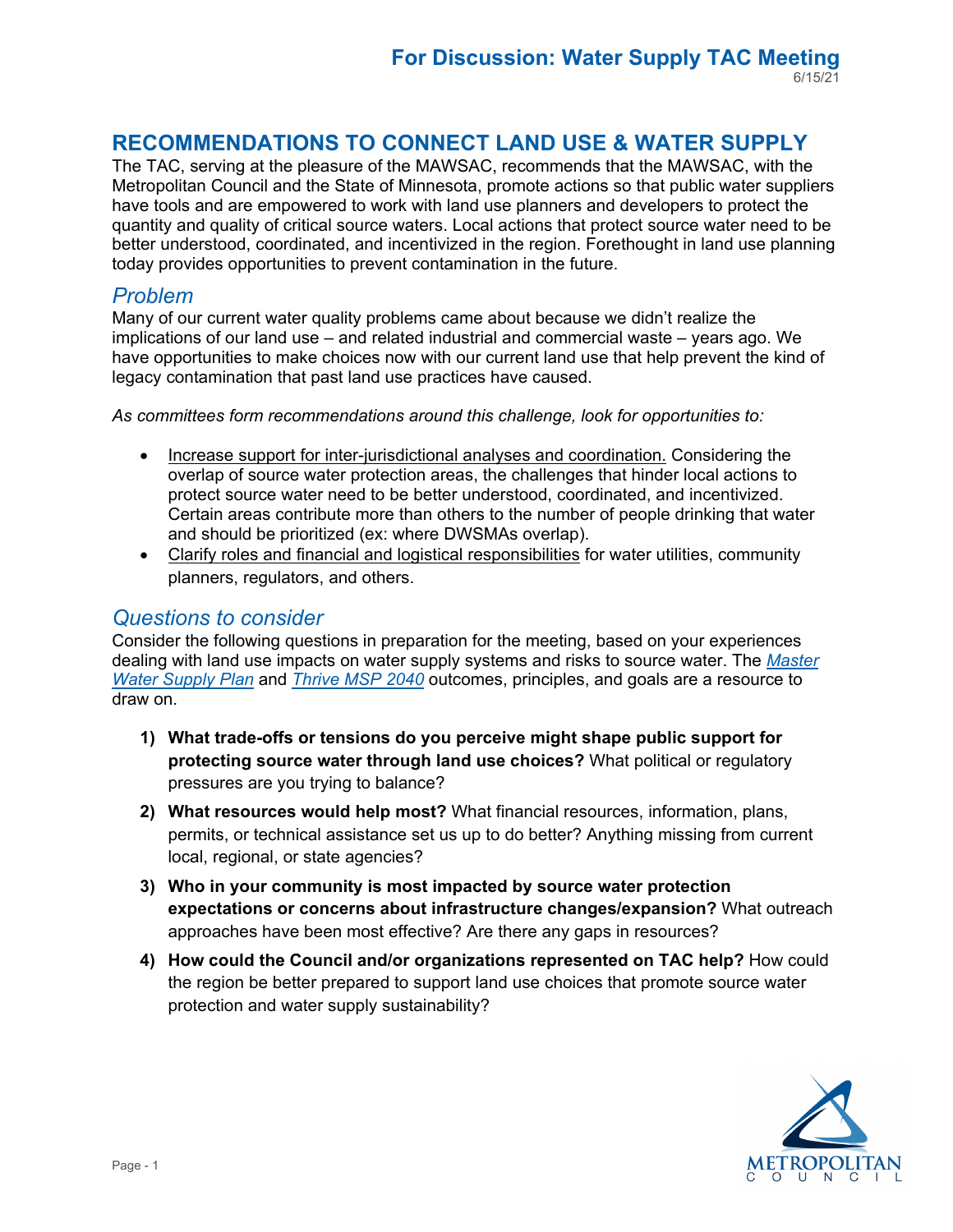### *Potential solutions or approaches*

The following proposed solutions or approaches come from conversations had by MAWSAC, TAC, LUAC, and Met Council staff:

#### **Financial support**

- a) State of Minnesota funds investigation and programs to move unlined landfills out of source water areas.
- b) State of Minnesota financially supports sub-regional wellhead protection implementation projects that extend beyond political boundaries of one community.
- c) State of Minnesota, with Metropolitan Council and other partners, provides funding for grants for communities that are prioritizing redevelopment and high-density housing (examples: Metropolitan Council Livable Communities Grants).
- d) State of Minnesota provides financial incentives to encourage developers to implement best management practices to protect source water.
- e) State of Minnesota increases funding and outreach for agricultural practices to protect source water.
- f) State of Minnesota increases incentives for communities to conserve natural lands or shift land use for source water protection.

#### **Outreach, engagement, and training**

- a) Metropolitan Council's Local Planning Assistance program provides resources for community planners and public water suppliers to protect source water areas (examples: Local Planning Handbook, PlanIt):
	- $\circ$  information about the location, vulnerability, and population served by source water areas
	- o model ordinances and other best practices
	- $\circ$  tools to target well sealing programs (examples: Fridley, Edina)
	- $\circ$  checklist for source water protection analysis for new construction
	- $\circ$  customizable education campaign materials for public water suppliers highlighting the value of protecting source water, water treatment methods and costs, and how community members' actions impact health.
- b) Committee members and partners commit to participating in and supporting Minnesota Source Water Protection Collaborative and subregional partnerships (examples: proposed Dakota County Groundwater/Source Water Collaborative, Anoka County Municipal Wellhead Protection Group). Includes partnering with agricultural community.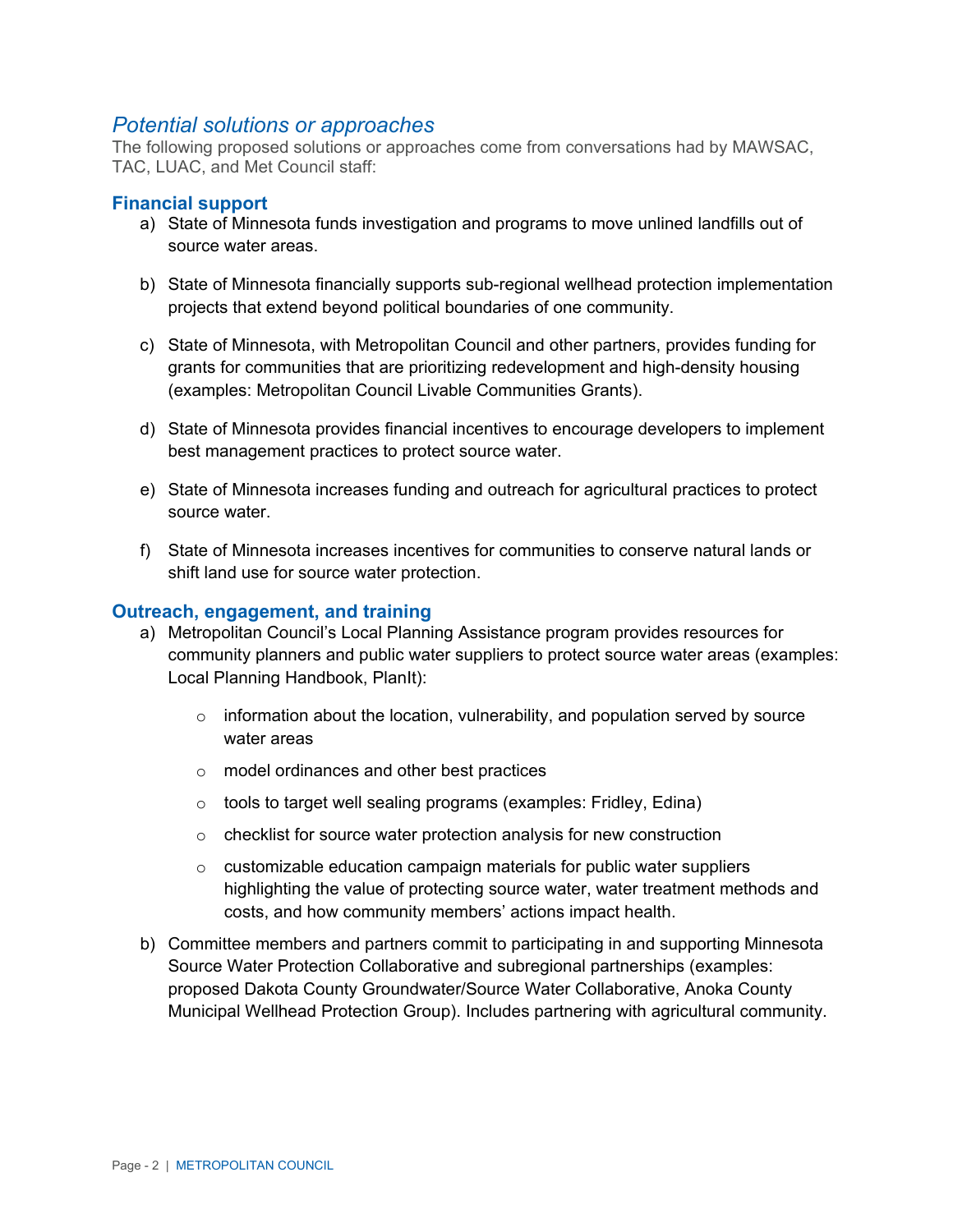#### **Research**

- a) State of Minnesota continues to work to identify and publish presence of contaminants in drinking water supplies in metropolitan area, filling gaps in monitoring and analyzing how past and current land use practices impact soils and water.
- b) Metropolitan Council, with state and local partners, proposes approach to consistently delineate wellhead protection areas using updated data and analytical approaches.
- c) Metropolitan Council, with partners, analyzes and creates maps of areas where development should be guided for water supply sustainability. May include source water protection and availability challenges caused by the intersection of groundwater, geology, topography, infrastructure, current and future development density, etc.
- waste disposal practices to protect the Mississippi, Minnesota, and St Croix Rivers and d) Explore the regional costs and implications of maintaining or improving land use and vulnerable groundwater sources of drinking water. May include looking at regional benefits of density changes/redevelopment, wetland restoration in source water areas, enhanced infiltration/recharge projects, and other topics.

#### **Regulatory**

- a) State of Minnesota requires coordination between land use planning and environmental benefits and protection. For example: wellhead protection plans become a required component of local comprehensive plan (this requirement existed before 2007 when the Council supported changes to*[MS 473.859, Subd. 3](https://www.revisor.mn.gov/statutes/cite/473.859)* and *[103G.291](https://www.revisor.mn.gov/statutes/cite/103G.291)* to clarify and consolidate water supply planning requirements).
- b) Minnesota Rules are revised to streamline wellhead protection plan update process and requirements to encourage communities with overlapping DWSMAs to work together.

### **Regional policies and planning**

- a) Metropolitan Development Guide update recognizes source water protection as a crucial public health issue that should be recognized as appropriate and feasible in all the Council's work, not just in watershed and wastewater realms. Related regional policies and programs should consider vulnerable areas within source water protection areas for both surface water and groundwater sources. Examples:
	- $\circ$  considering high priority source water protection in property acquisition and management criteria
	- $\circ$  considering forecast scenarios in the context of water supply availability.
- b) Updated expectations for local water supply plans and comprehensive plan content so that land use planners and developers understand and are empowered to implement strategies for urban and agricultural land use practices to protect critical source water protection areas. Examples:
	- $\circ$  working with water suppliers to understand critical source water protection areas
	- $\circ$  supporting agricultural land use practices that protect ultimate source areas
	- o consideration of water supply issues in land use planning.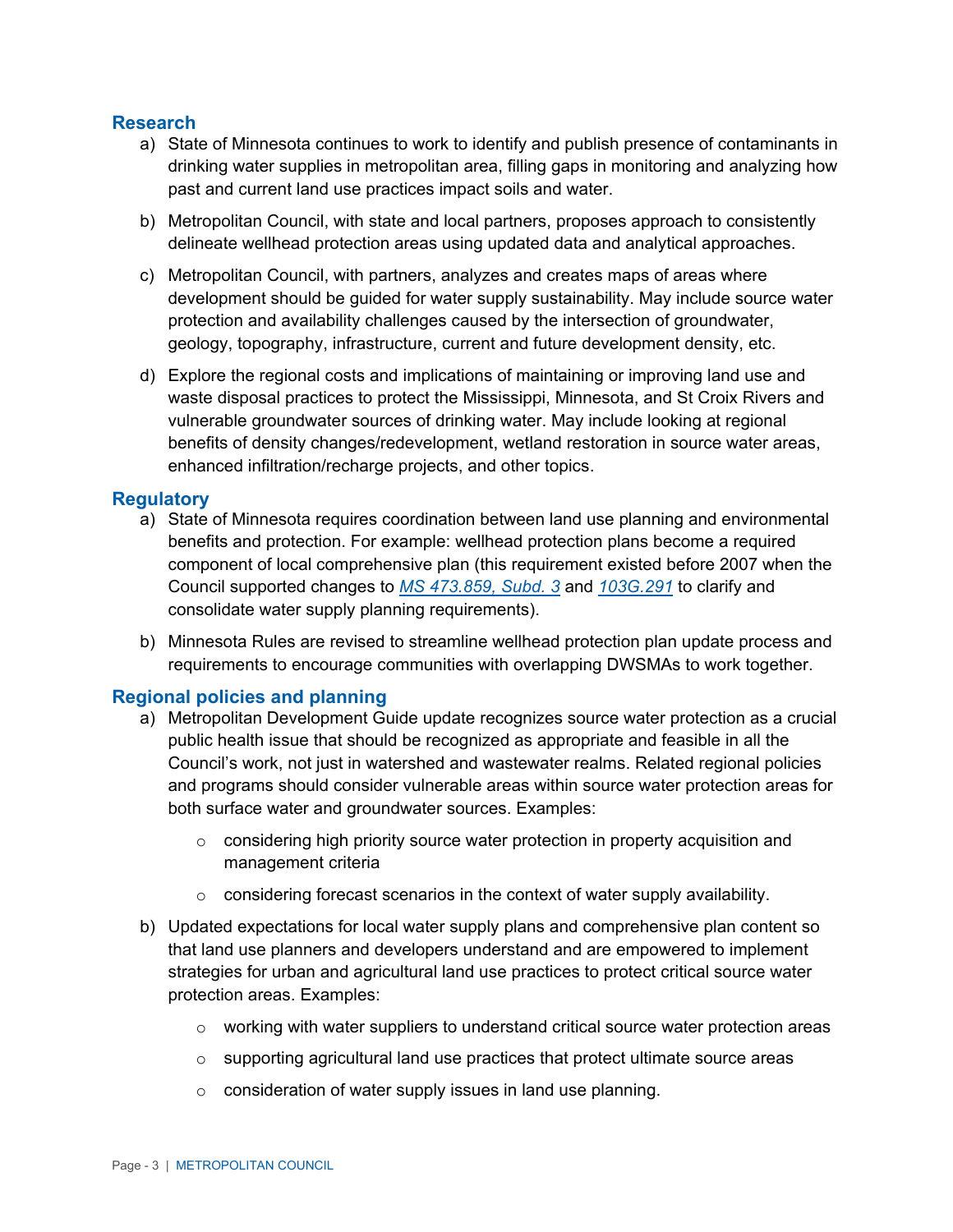## *Resources related to land use and water supply*

The following resources were shared or referred to during conversations with committee members or highlighted by staff as this document was developed. They may be useful to review related to committee conversations around land use and water supply. This is not intended to be a complete list of resources.

**Key source water protection laws and rules** 

- Minnesota wellhead protection program laws and rules [\(](https://www.health.state.mn.us/communities/environment/water/swp/laws.html)*[MDH website](https://www.health.state.mn.us/communities/environment/water/swp/laws.html)*)
- protection plan requirement in local comprehensive plans (*[State of MN](https://www.revisor.mn.gov/laws/2007/0/131/) [website](https://www.revisor.mn.gov/laws/2007/0/131/)*) • 2007 version of MN Statute 473.859, Subd. 3 (4) (vii) illustrating changes to wellhead

**Land use and landscape information** 

- MDH Source Water Protection Web Map Viewer [\(](https://mdh.maps.arcgis.com/apps/View/index.html?appid=5051b7d910234421b0728c40a1433baa)*[interactive map tool](https://mdh.maps.arcgis.com/apps/View/index.html?appid=5051b7d910234421b0728c40a1433baa)*)
- MDH list of Land Cover Types and Associated Potential Contaminant Sources *[\(3 page](https://www.health.state.mn.us/communities/environment/water/docs/swp/nlcclassiftn.pdf)  [pdf\)](https://www.health.state.mn.us/communities/environment/water/docs/swp/nlcclassiftn.pdf)*
- MPCA Effects of Land Use on Ground Water Quality, St. Cloud Area, Minnesota *[\(short](https://www.pca.state.mn.us/sites/default/files/rpt-landuse-sc-short.pdf)  [report\)](https://www.pca.state.mn.us/sites/default/files/rpt-landuse-sc-short.pdf)*
- • Metropolitan Council report 'Growing Greener, Getting Leaner: Land Use in the Twin Cities Region in 2016' (*[7 page pdf](https://metrocouncil.org/Data-and-Maps/Publications-And-Resources/MetroStats/Construction-Activity/Growing-Greener,-Getting-Leaner-Land-Use-in-the-T.aspx)*)
- • Metropolitan Council report 'Release of the 2016 Generalized Land Use Inventory (2017)' (*[15 presentation slides](https://metrocouncil.org/Council-Meetings/Committees/Metropolitan-Council/2017/6-28-17/Info-Item-(Council-06-28-17)-Release-of-2016-Ge.aspx)*)
- DNR Watershed Health Assessment Framework [\(](https://arcgis.dnr.state.mn.us/ewr/whaf2/)*[interactive map tool](https://arcgis.dnr.state.mn.us/ewr/whaf2/)*)

**MDH source water protection program** 

- MDH Source Water Protection program *[\(MDH website\)](https://www.health.state.mn.us/communities/environment/water/swp/index.htm)*
- MDH Resources for Source Water Protection *[\(MDH website\)](https://www.health.state.mn.us/communities/environment/water/swp/resources.html)*

**Examples of collaborative approaches** 

- Upper Mississippi River Source Water Protection Project (*[UMRSWPP](http://www.umrswpp.com/) [website](http://www.umrswpp.com/)*)
- Environmental Initiative Source Water Protection Collaborative *[\(EI website\)](https://environmental-initiative.org/work/source-water-protection-collaborative/)*
- MN Rural Water Association (MRWA) Source Water Protection Resources (*[MRWA](http://www.mrwa.com/sourcewater.html)  [website](http://www.mrwa.com/sourcewater.html)*)
- DNR Community-based Aquifer Management Partnership (CAMP) brochure 'Getting to know your community's groundwater story' *[\(DNR website\)](https://files.dnr.state.mn.us/waters/gwmp/camp/brochure-camp.pdf)*
- Talking drinking water with local ag producers (*[3 min video](https://www.youtube.com/watch?v=hG_o1Obe_Gs&list=PLnv1INVkmxmvRsvbc37JEI0mvRCXa6nFt)* and *[factsheet](https://www.health.state.mn.us/communities/environment/water/docs/swp/talkingdw.pdf)* by MDH)
- MDA Drinking Water Protection resources (*[MDA website](https://www.mda.state.mn.us/drinking-water-protection)*)

**Examples of Metropolitan Council technical assistance (grant programs & guidance)** 

- *[Transit-Oriented Development Account \(TOD](https://metrocouncil.org/Communities/Services/Livable-Communities-Grants/Transit-Oriented-Development.aspx)*) (Metropolitan Council program website)
- *[Tax Base Revitalization Account \(TBRA\)](https://metrocouncil.org/Communities/Services/Livable-Communities-Grants/Tax-Base-Revitalization-Account-(TBRA).aspx)* (Metropolitan Council program website)
- *[Livable Communities Demonstration Account \(LCDA\)](file://rafsshare.mc.local/shared/EQA/WaterSupAdvCommitt/2021/TAC/06.15.2021/Livable%20Communities%20Demonstration%20Account%20(LCDA))* (Metropolitan Council program website)
- *[Local Planning Handbook](https://metrocouncil.org/Handbook.aspx)* (Metropolitan Council program website)